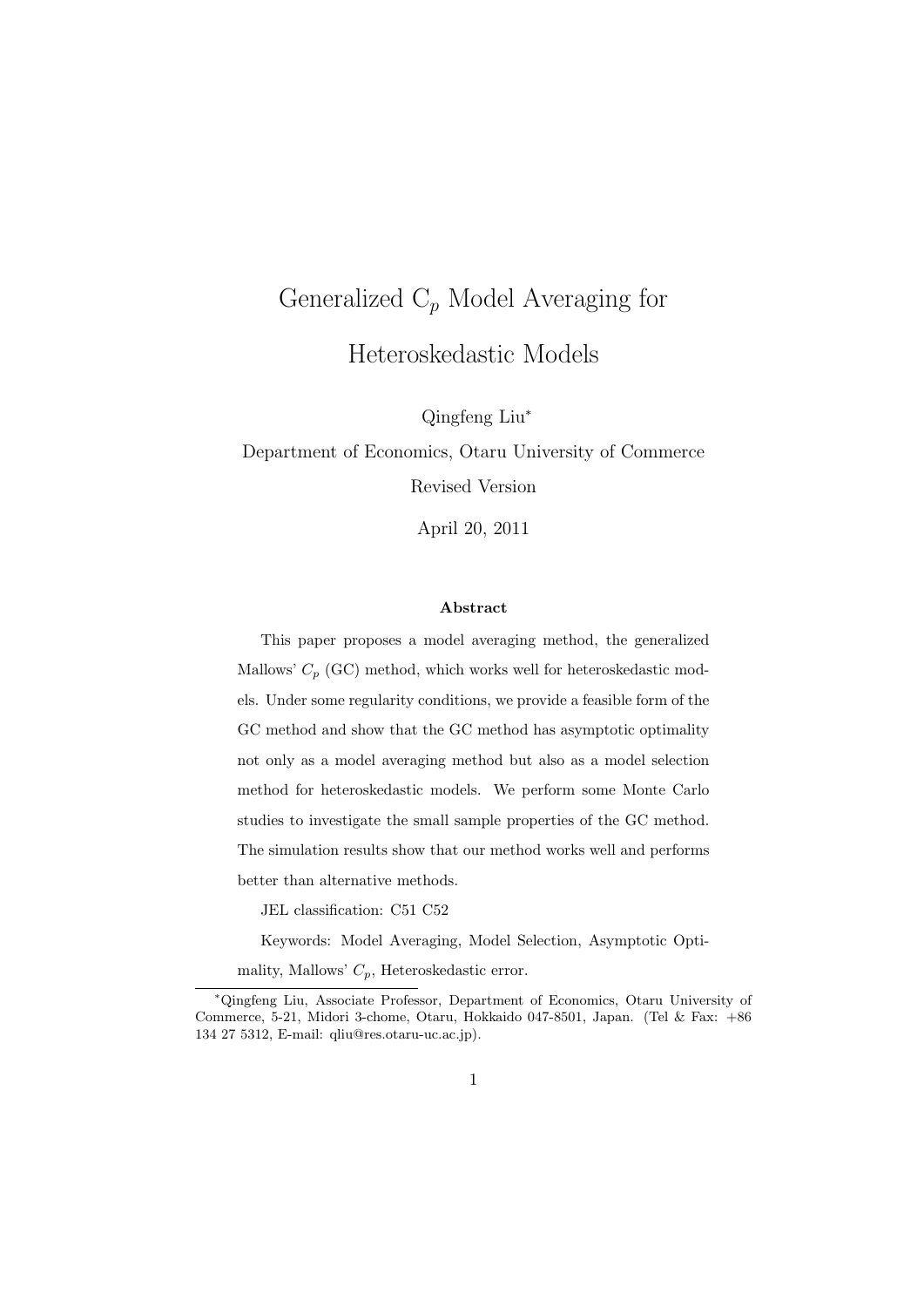#### **1 Introduction**

Model selection helps us to choose a single optimal model from a set of candidate models. In the last two decades, model averaging has been proposed as an alternative to model selection. A model averaging estimator is obtained by taking the weighted average of the estimators obtained from candidate models. As compared to model selection, model averaging seeks to avoid selecting a very poor model and to improve the estimate with regard to risk. Model averaging methods can be separated into two groups: Bayesian model averaging methods and frequentist (non-Bayesian) model averaging methods. Bayesian model averaging methods have been advocated by many researchers (see Draper (1995), Hoeting, Madigan, Raftery, and Volinsky (1999), and Clyde and George (2004)). On the other hand, frequentist model averaging methods have a shorter history than their Bayesian counterparts. In the literature on frequentist model averaging methods, Buckland, Burnham, Burnham, and Augustin (1997) proposed a smoothed-AIC (SAIC) based method and a smoothed-BIC (SBIC) based method, and Hjort and Claeskens (2003) proposed a frequentist model averaging method and derived the inference for the estimate based on the likelihood function of the model. Recently, Hansen (Hansen (2007), Hansen (2009), and Hansen (2010)) proposed several model averaging methods, which work for linear models, models based on series expansion, models with structural break, and models with a near unit root.

This paper extends Hansen (2007), which proposed a Mallows model averaging (MMA) estimator for models with homoskedastic errors. The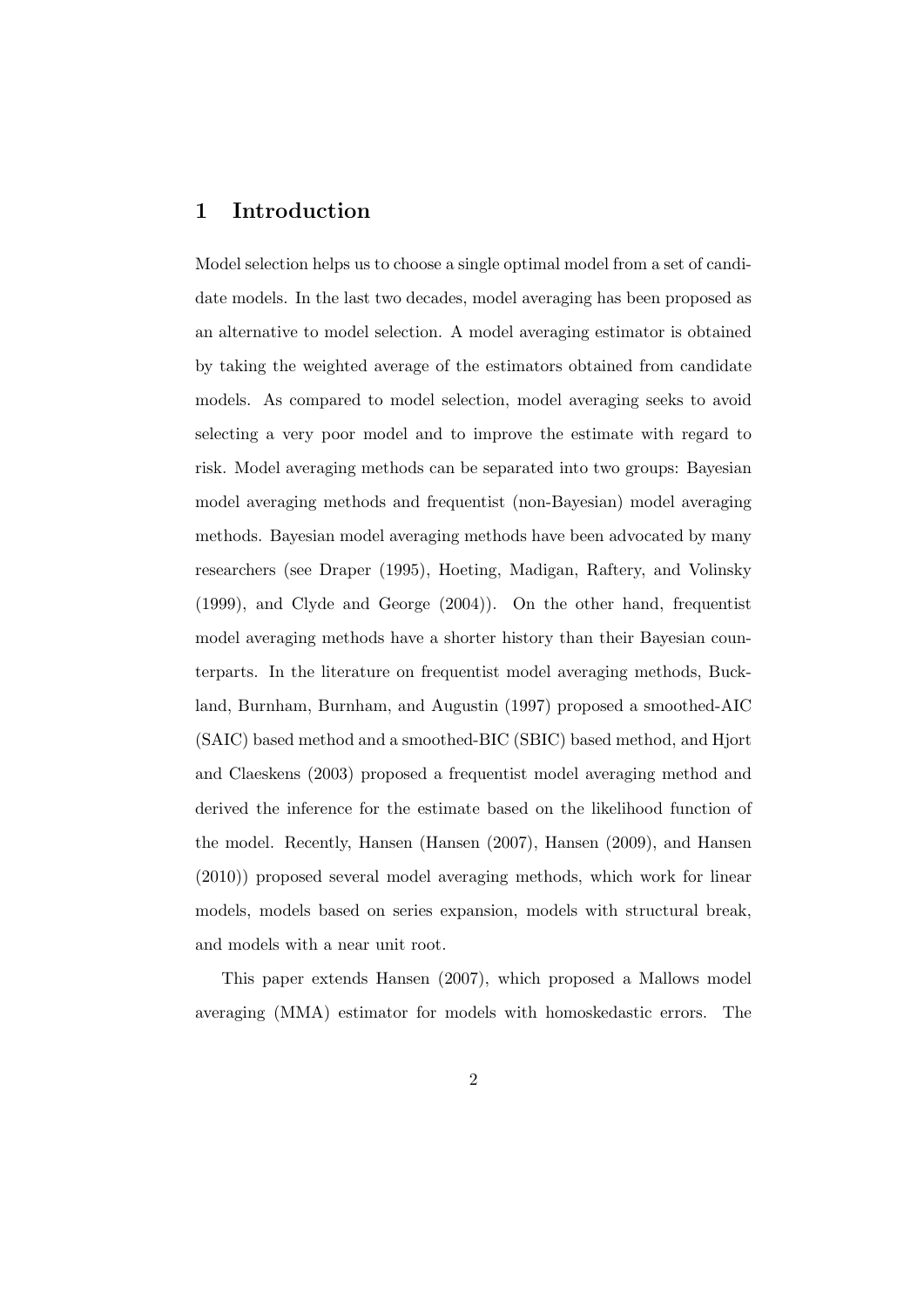weights of the models for the MMA estimator are determined by minimizing a criterion similar to Mallows'  $C_p$  (MC). Our extension is a generalization of the MMA method. The GC method works for both homoskedastic and heteroskedastic errors not only as a model averaging method but also as a model selection method. For heteroskedastic situations, Andrews (1991) showed asymptotic optimality for a model selection criterion based on MC. However, Andrews (1991) did not provide a feasible form of this criterion, because of the difficulty associated with the consistent estimation of the covariance matrix. We provide a way to avoid the estimate of the covariance matrix, and are thus able to propose a feasible form of the GC method. Under some regularity conditions, we show that the GC method has asymptotic optimality not only as a model averaging method but also as a model selection method for models with heteroskedastic errors.

The rest of this paper is organized as follows. In section 2, the GC method and its feasible form for model averaging and model selection are proposed, and the optimality of the GC method is discussed. In section 3, some simulation studies are performed to check the finite sample properties of the GC method. Section 4 contains some concluding remarks. The appendix contains some technical proofs.

### **2 GC Method**

Hansen (2007) proposed an MMA estimator. In his setup, the regressors are assumed to be ordered, and the candidate regression models are assumed to be nested. Wan, Zhang, and Zou (2010) extended the results of Hansen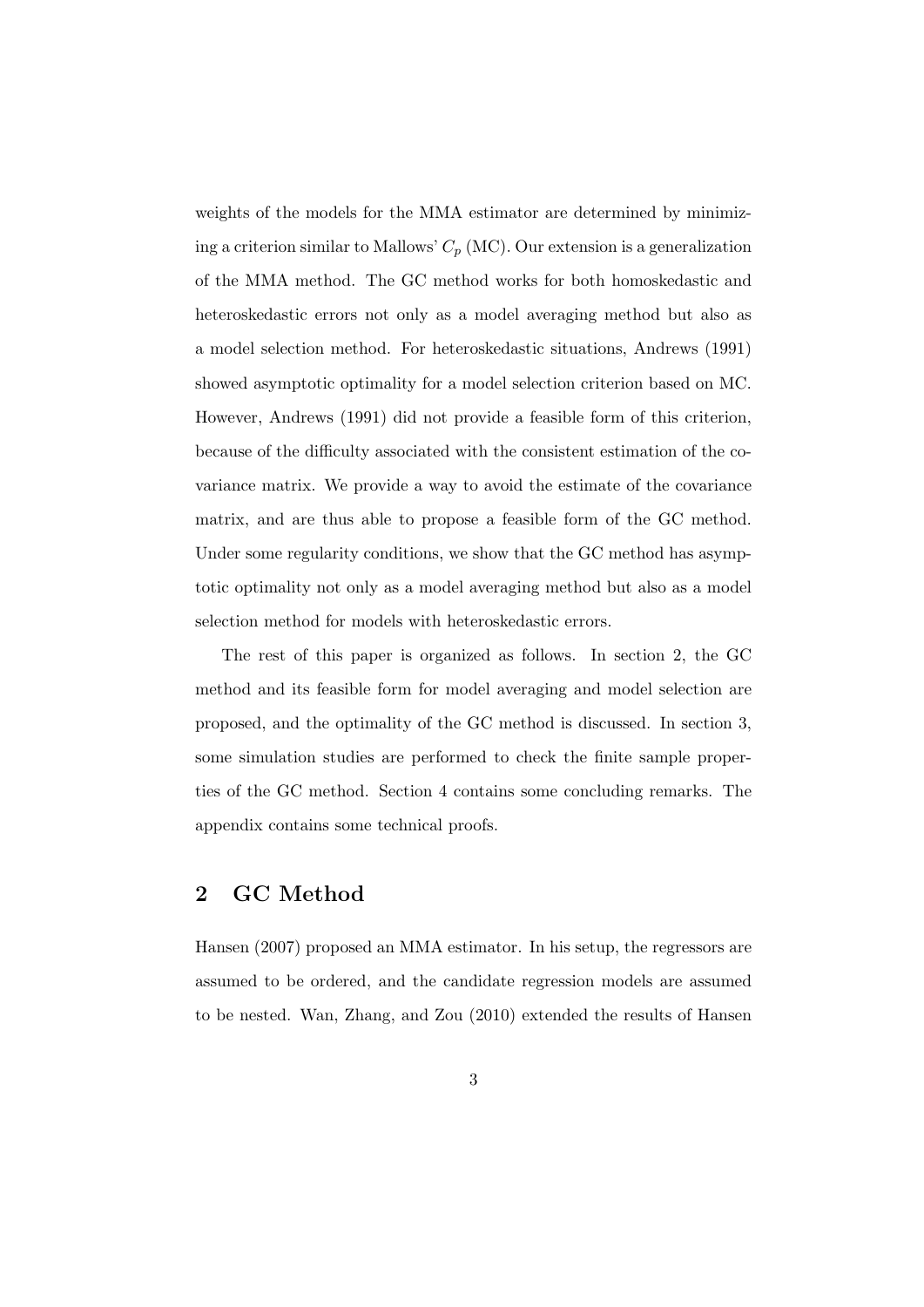(2007), by removing these assumptions. Our setup is similar to Wan, Zhang, and Zou (2010). The following is our model:

$$
y_i = \mu_i + e_i,
$$
  
\n
$$
\mu_i = \sum_{j=1}^{\infty} \theta_j x_{ij},
$$
  
\n
$$
E(e_i|x_i) = 0,
$$
\n(1)

for  $i = 1, \dots, n$ , where  $y_i$  is a real-valued scalar,  $x_i = (x_{i1}, x_{i2}, \dots)$  is a  $\alpha$  countably infinite real-valued vector,  $\mu_i$  is assumed to be converging in mean square, and  $E\mu_i^2 < \infty$ . Our results almost all are condational on  $x_i$ , for simplicity, we omit the conditinal expression in some cases hereafter.

The most important difference between our setup and that of Hansen (2007) and Wan, Zhang, and Zou (2010) is that in their setup, the error term *ei* is assumed to be homoskedastic and not heteroskedastic as in our setup. We assume that  $e_i$  is independent over *i* and  $E(e_i^2|x_i) = \sigma_i^2$ . The matrix form of the regressors is  $X \equiv (x'_1, x'_2, \cdots)'$ . The matrix form of eq.(1) is  $y = \mu + e$ , where  $y = (y_1, \dots, y_n)'$ ,  $\mu = (\mu_1, \dots, \mu_n)'$ , and  $e = (e_1, \dots, e_n)'$ . We propose the GC method to estimate  $\mu_i$  with a small risk (mean squared error, MSE).

The set of candidate models contains *M* models. The *m*th model has  $k_m > 0$  regressors that can be any variables in  $x_i$ . Note that we do not restrict  $k_1 < k_2 < \cdots < k_M$ , as is the case with the nested models assumed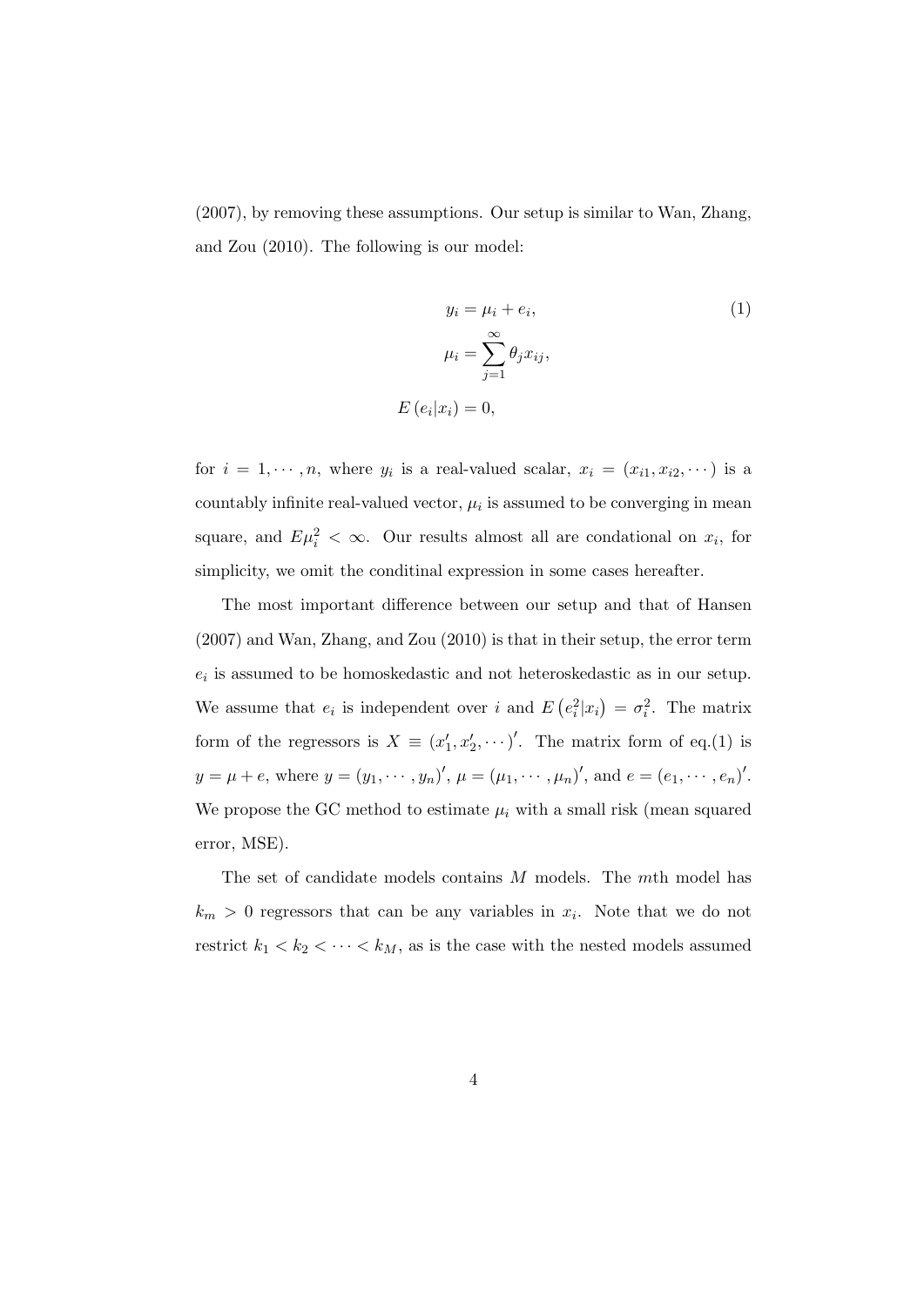in Hansen (2007). The *m*th approximating model of model (1) is

$$
y_i = \sum_{j=1}^{k_m} \theta_{j(m)} x_{ij(m)} + b_{i(m)} + e_i,
$$
\n(2)

for  $m = 1, 2, \cdots M$ , where  $x_{ij(m)}$  for  $j = 1, \cdots, k_m$  denotes the regressors in the *m*th model, and  $\theta_{j(m)}$  denotes the coefficients. We thus have a matrix form of eq. $(2)$ :

$$
Y = X_{(m)}\Theta_{(m)} + b_{(m)} + e,\t\t(3)
$$

where  $Y = (y_1, \dots, y_n)'$ ,  $X_{(m)}$  is an  $n \times k_m$  matrix of the regressors with *ij* element  $x_{ij(m)}$  and with full column rank,  $\Theta_{(m)} = (\theta_{1(m)}, \cdots, \theta_{km(m)})'$ ,  $b_{(m)} = (b_{1(m)}, \cdots, b_{n(m)})'$ , and  $e = (e_1, \cdots, e_n)'$ . The LS estimator of  $\Theta_{(m)}$ as derived from the *m*th model is  $\hat{\Theta}_{(m)} = \left(X'_{(m)}X_{(m)}\right)^{-1}X'_{(m)}Y$ . The estimator of  $\mu$  is

$$
\hat{\mu}_{(m)} = X_{(m)} \left( X'_{(m)} X_{(m)} \right)^{-1} X'_{(m)} Y \equiv P_{(m)} Y \tag{4}
$$

and the residual is  $\hat{e}_{(m)} = Y - \hat{\mu}_{(m)}$ . The model averaging estimator of  $\mu$  is defined as *M*

$$
\hat{\mu}(W) = \sum_{m=1}^{M} \omega_{(m)} P_{(m)} Y \equiv P(W) Y, \qquad (5)
$$

where  $W = (\omega_{(1)}, \cdots, \omega_{(M)})'$  is a weight vector in

$$
\mathcal{H}_n = \left\{ W \in [0,1]^M : \sum_{m=1}^M \omega_{(m)} = 1 \right\}.
$$
 (6)

The setup of the weight vector is different from that in Hansen (2007) who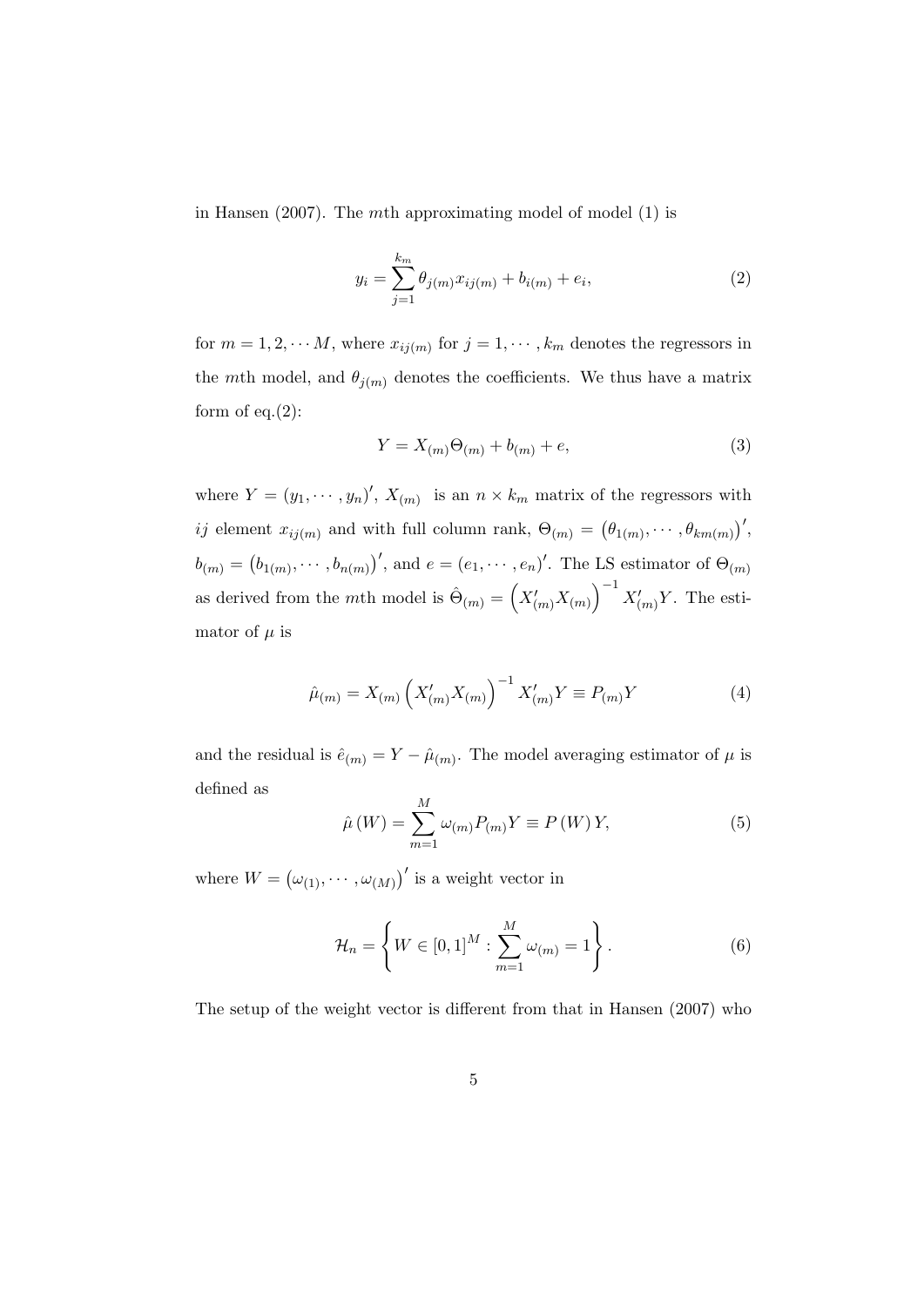restricts the elements of the weight vector to be  $a/n$ , where  $a$  is some nonnegative integers less than *n*, for the optimality of MMA.

Hansen's MMA was designed for models with homoskedastic errors. Although it is hoped that it can also be applied to models with heteroskedastic errors, there does not exist any theoretical support for optimality and good performance in the heteroskedastic case. In this section, we propose the GC method for the heteroskedastic error case. We will show the optimality of this method and check its small sample performance in the next section.

The model averaging criterion is defined as follows:

$$
GC_n = ||Y - P(W)Y||^2 + 2tr[\Omega P(W)], \qquad (7)
$$

where  $\Omega$  is an  $n \times n$  diagonal matrix with  $\Omega_{ii} = \sigma_i^2$ . Then, the estimator of the optimal weight vector is denoted as

$$
\hat{W}_{GC} = \arg\min_{W \in \mathcal{H}_n} GC_n.
$$
\n(8)

Our aim is to show the optimality of  $\hat{W}_{GC}$  under some regularity conditions. We define the loss function and the risk function as

$$
L_n\left(W\right) = \left\|\hat{\mu}\left(W\right) - \mu\right\|^2\tag{9}
$$

and

$$
R_n(W) = E(L_n(W) | X), \t\t(10)
$$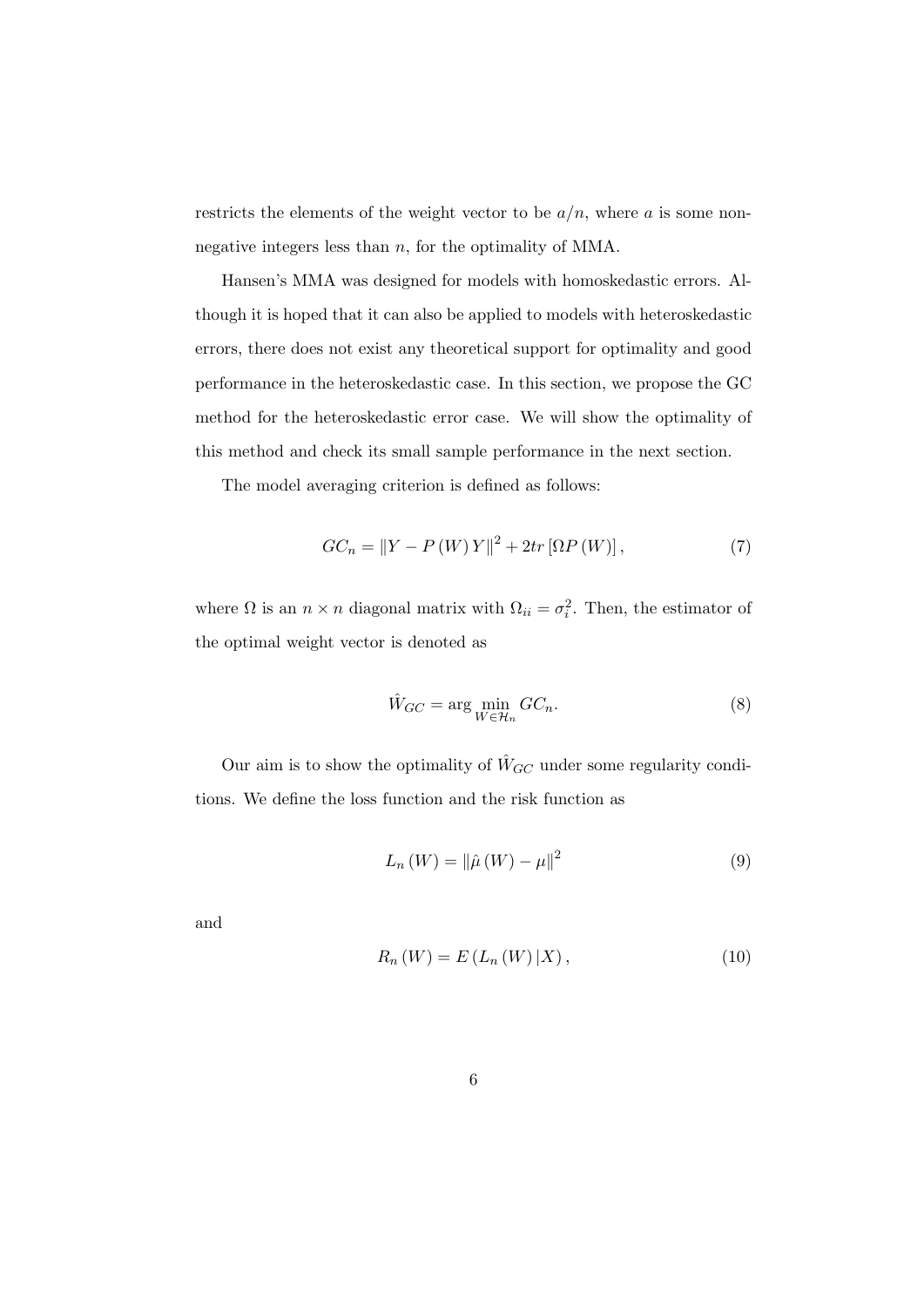respectively. Then, optimality implies

$$
\frac{L_n\left(\hat{W}_{GC_n}\right)}{\inf_{W\in\mathcal{H}_n} L_n\left(W\right)} \to_p 1. \tag{11}
$$

It can be easily seen that the expectation of  $GC_n$  is the sum of the risk function and a constant. Hence,  $GC_n$  can be regarded as an unbiased estimator of the risk function plus a constant.

**Lemma 1**  $E(GC_n(W)) = R_n(W) + \sum_{i=1}^n \sigma_i^2$ .

The following theorem on the optimality of  $\hat{W}_{GC}$  is an application of theorem 2.1\* of Andrews (1991) and theorem 1' of Wan, Zhang, and Zou (2010).

**Theorem 2** *For*  $\xi_n \equiv \inf_{W \in \mathcal{H}_n} R_n(W)$  *and some integer*  $1 \leq G < \infty$ *, if* 

$$
E\left(e_i^{4G}|x_i\right) \le \kappa < \infty,\tag{12}
$$

$$
M\xi_n^{-2G} \sum_{m=1}^{M} (R_n (W_m^0))^G \to 0,
$$
 (13)

and  $0 < \inf_i \sigma_i^2 \le \sup_i \sigma_i^2 < \infty$ , then  $\frac{L_n(\hat{W}_{GC_n})}{\inf_{W \in \mathcal{H}_n} L_n(W)} \stackrel{p}{\to} 1$ , where  $W_m^0$  is a *vector whose mth element is one and all other elements are zeros.*

Andrews (1991) showed the asymptotic optimality for a model selection method based on MC, but he did not propose a feasible criterion. The difficulty in providing a feasible criterion arises from the fact that without additional restrictions, one cannot expect to obtain a consistent estimator of the covariance matrix  $\Omega$ ; since for heteroskedastic errors,  $\Omega$  has at least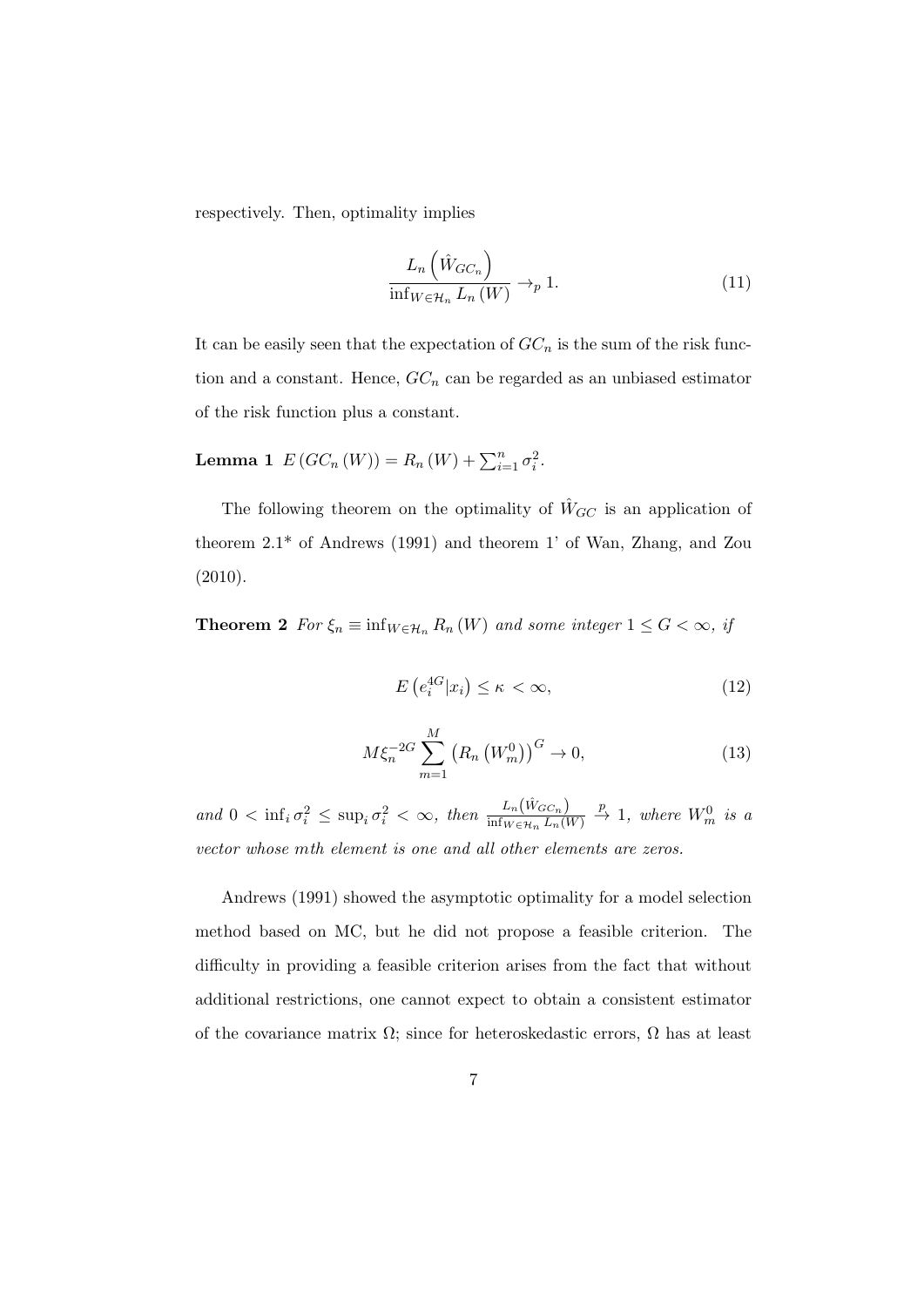*n* parameters and we have only *n* observations. To solve this problem, our idea is to estimate not  $\Omega$  but the scalar  $tr[\Omega P(W)]$ . Using this approach, we propose the following feasible criterion for model averaging:

$$
\widehat{GC}_n \equiv \|Y - P(W)Y\|^2 + 2\sum_{i=1}^n \hat{e}_i^2 p_{ii}(W), \qquad (14)
$$

where  $\hat{e}_i$  is the residual from the largest model with the most number of regressors, and  $p_{ii} (W)$  is the *i*th diagonal element of  $P (W)$ . Let  $\bar{e} \equiv$  $(\tilde{e}_1, \dots, \tilde{e}_M)$  with  $\tilde{e}_m$  to be the  $n \times 1$  residual vector from the *m*th model, let  $\hat{\Omega} \equiv diag(\hat{e}_i^2, \dots, \hat{e}_n^2)$ , and let  $\Xi \equiv (tr(\hat{\Omega}P_{(1)}), \dots, tr(\hat{\Omega}P_{(M)}))'$ . Then we have the following expression

$$
\widehat{GC}_n = W'\bar{e}'\bar{e}W + 2\Xi'W\tag{15}
$$

The corresponding estimator of the optimal weight vector is

$$
\hat{W}_{\widehat{GC}_n} \equiv \arg\min_{W \in \mathcal{H}_n} \widehat{GC}_n.
$$
\n(16)

The following theorem shows that under some regularity conditions, if one replaces the term  $tr\left[\Omega P(W)\right]$  in  $GC_n$  with  $\sum_{i=1}^n \hat{e}_i^2 p_{ii}(W)$  as in eq.(14), Theorem 2 still holds as the following theorem claims.

**Theorem 3** *When*  $\sum_{i=1}^{n} \hat{e}_i^2 p_{ii}(W)$  *is used instead of tr*  $[\Omega P(W)]$ *, Theorem 2 is valid if*

$$
0 < \lim_{n \to \infty} n^{-1} \sum_{i=1}^{n} \sigma_i^2 = \overline{\sigma^2} < \infty,\tag{17}
$$

$$
\mu'\mu/n = O\left(1\right),\tag{18}
$$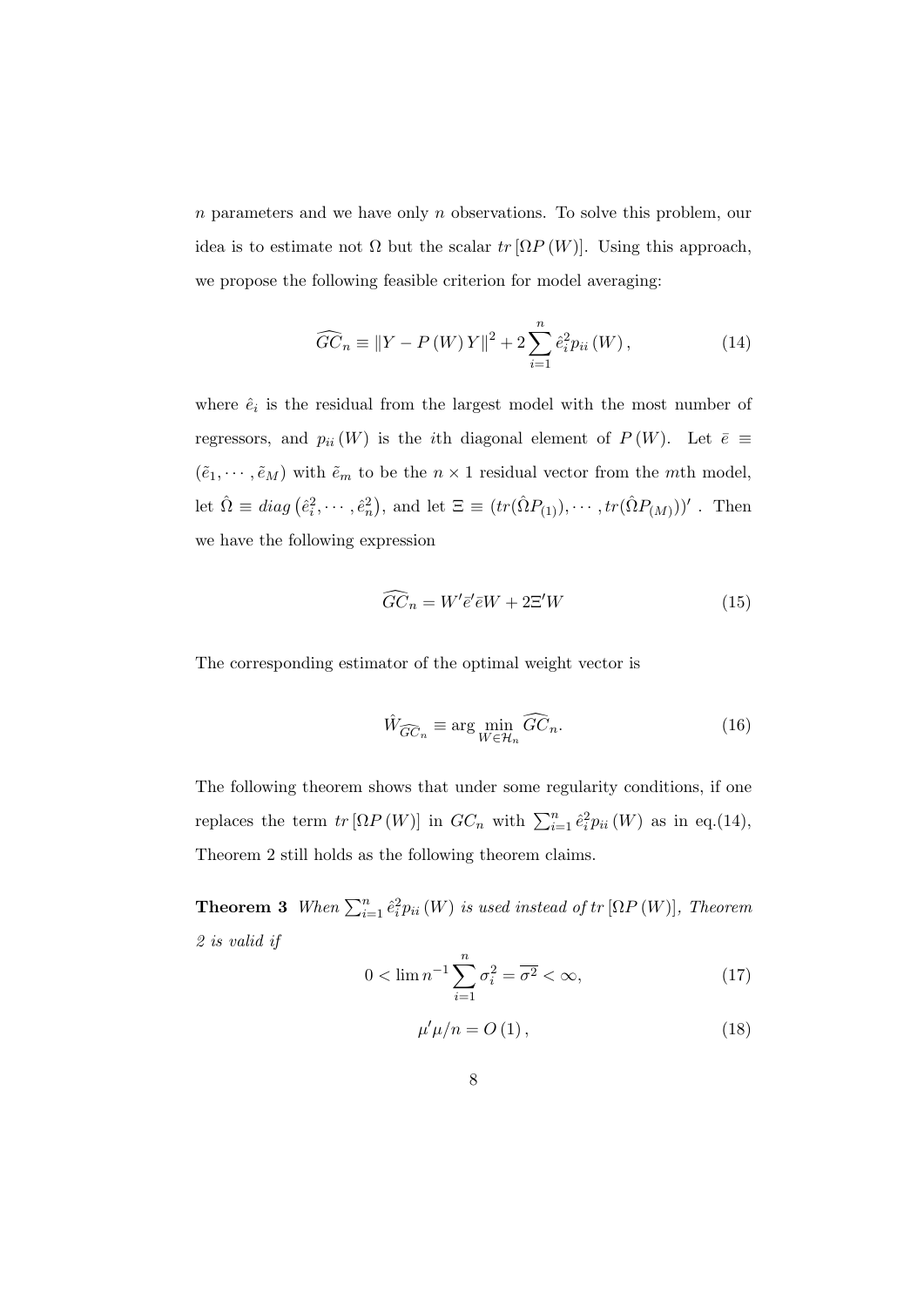$$
\max_{1 \le m \le M} \max_{1 \le i \le n} p_{m,ii} = O\left(n^{-1/2}\right),\tag{19}
$$

$$
\frac{\tilde{p}e'e}{\xi_n} \xrightarrow{p} 0,\tag{20}
$$

$$
\lim_{n \to \infty} \lambda_{\max}(n) = \infty,\tag{21}
$$

$$
\log\left(\lambda_{\max}\left(n\right)\right) = O\left(n^{1/2}\right),\tag{22}
$$

 $where \ \tilde{p} \equiv \sup_{W \in \mathcal{H}_n} \max_{1 \leq i \leq n} (p_{ii}(W)), \ \lambda_{\max}(n) \ \text{is the maximum eigen$ *value of*  $\tilde{X}'\tilde{X}$  *with*  $\tilde{X}$  *denoting the matrix of the regressors of the largest model, and*  $p_{m,ii}$  *is the ith diagonal element of*  $P_{(m)}$ *.* 

In Li (1987), Andrews (1991), and Hansen and Racine (2010), there are some restrictions similar to (19), such as  $\max_{1 \leq m \leq M} \max_{1 \leq i \leq n} p_{m,ii} \to 0$ . Using some properties of  $P_{(m)}$ , which is an idempotent matrix, one can show that such restrictions are reasonable, they exclude only extremely unbalanced models. If such restrictions do not hold, the variances of some  $\hat{\mu}_i$ s, i.e., some elements of the estimate  $\hat{\mu}$  based on an unbalanced single model, will be extremely large, and as such,  $\hat{\mu}_i$ s will be much less accurate.

It can be easily seen that if we restrict the weight vector to be *W ∈*  $\{i_1, i_2, \dots, i_M\}$ , where  $i_i$  is a vector whose *i*th element is one and other elements are zeros, then the GC method works as a model selection procedure to select a single model. The above two theorems are valid for this model selection procedure; further, this model selection procedure has optimality. The criterion for model selection can be expressed as follows:

$$
\widehat{GC}_n(m) \equiv ||Y - P_m Y||^2 + 2\sum_{i=1}^n \hat{e}_i^2 p_{m,ii}.
$$
 (23)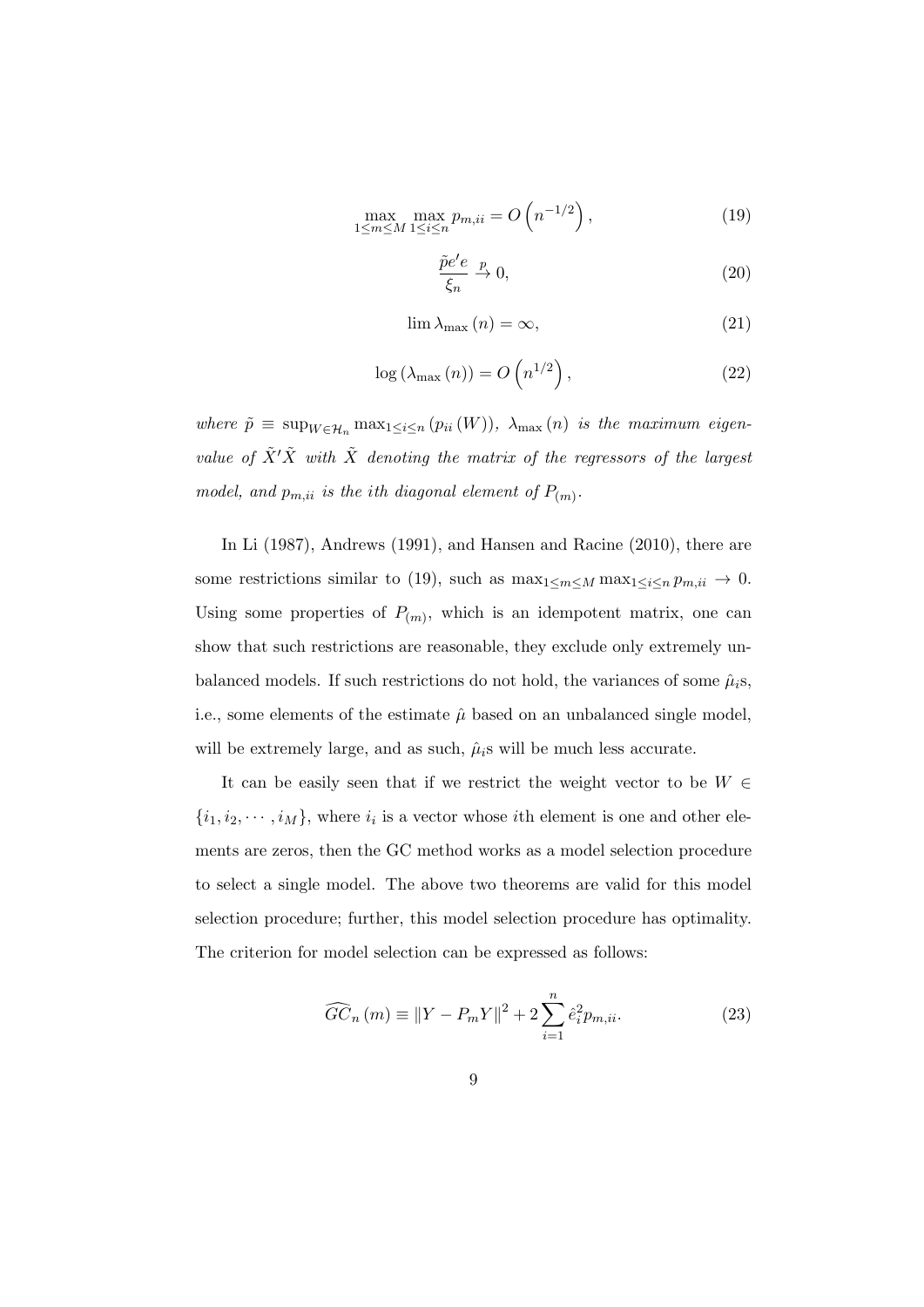The estimator of the indicator of the optimal model can be obtained as follows:

$$
\hat{m} \equiv \arg\min_{1 \le m < M} GC_n\left(m\right). \tag{24}
$$

#### **3 Monte Carlo Studies**

To investigate the finite sample performance of our method, we conduct two Monte Carlo simulations. The number of replications is 1000 for both simulations. For comparison, not only the results of the GC method but also the results of the GCV (Liu (2010)), MMA (Hansen (2007)), SAIC and SBIC (Buckland, Burnham, Burnham, and Augustin (1997)), and AIC (Akaike (1973)) methods are shown. The GCV method is a model averaging method proposed by Liu (2010) in an unpublished paper, and is defined as

$$
GCV_n\left(W\right) = \frac{\|Y - \hat{\mu}\left(W\right)\|^2}{\left(n - trP\left(W\right)\right)^2}.\tag{25}
$$

The optimal weight vector selected by the GCV method is defined as

$$
\hat{W}_{GCV} = \arg\min_{W \in \mathcal{H}_n} GCV_n(W). \tag{26}
$$

We have the DGP as

$$
y_i = \sum_{j=1}^{\infty} \theta_j x_{ij} + e_i.
$$
 (27)

We cut off the infinite order at  $j = 30$ . The parameters are determined as in Hansen (2007):  $\theta_j = c$  $\sqrt{2\alpha}j^{-\alpha-1/2}$ . We set the values as  $c = 0.2, 0.4, 0.6, \cdots, 2$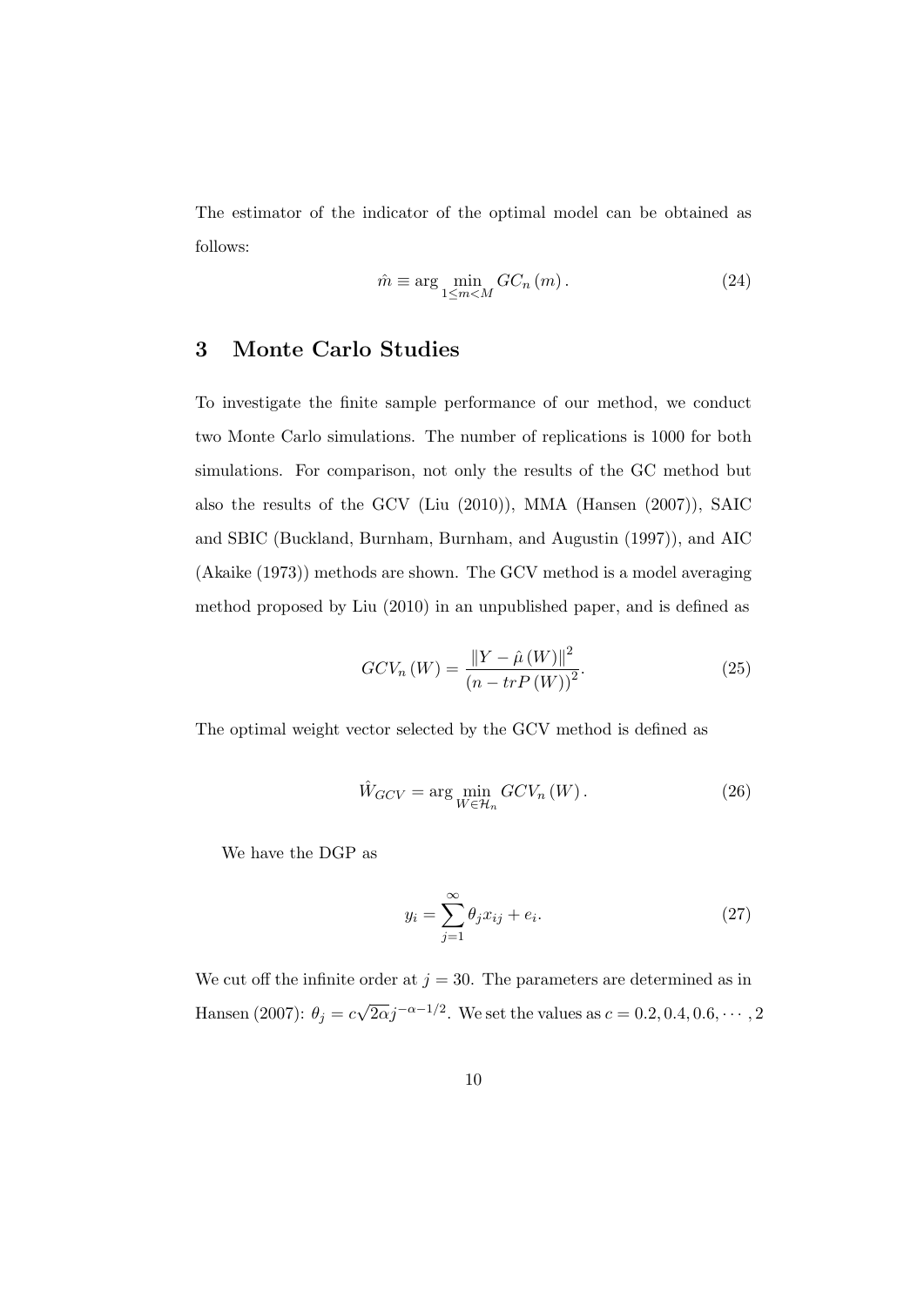and  $\alpha = 0.5$ . The parameter *c* affects the population  $R^2$  of eq.(27):  $R^2$  increases with *c*. The sample size is  $n = 150$ , the number of models is  $M = 10$ , and the biggest model has 10 regressors. For simplicity, in the simulations, we employ a nested setting: the  $(k+1)$ <sup>th</sup> model is nested in the *k*<sup>th</sup> model.  $x_{ij}$ s are independent over  $j, j = 1, \dots, m$ , and set to be i.i.d.  $N(0, 1)$  over *i*. The first simulation is with homoskedastic errors; we set *e<sup>i</sup>* to be i.i.d.  $N(0, \sigma^2)$ , where  $\sigma = 1$ . In the second simulation study, we set  $e_i$  to be independent and heteroskedastic  $N(0, \sigma_i^2)$ , where  $\sigma_i = x_{i2}^2$ . Since the arguments in the above sections are restricted in the situation conditional on *X*, we first generate *X* and then fix the data of *X* through all the replications. We define the sample MSE as  $MSE = 1/1000 \sum_{i=1}^{1000} (\hat{\mu} - \mu)^2$ , and calculate the MSE ratios (the ratios of the MSEs of the aforementioned methods and the MSE of the GC method). The MSE ratios are plotted in Figures I and II for homoskedastic and heteroskedastic errors, respectively.

We can see that the AIC method is dominated by the SAIC method for almost all values of  $c(R^2)$  in both simulations. The performance of the SBIC method is the worst in the homoskedastic case, but is better than some other methods for small values of *c* in the heteroskedastic case. The AIC method and the MC method perform moderately, and the GCV method and the MMA method are better than them in both cases.

The most important results are on the comparisons between the GC method and the GCV method and between the GC method and the MMA method. The GCV method is a perfect alternative to the MMA method; both have almost the same MSE ratios. In the homoskedastic case, these three methods have similar MSEs: the GC method performs slightly worse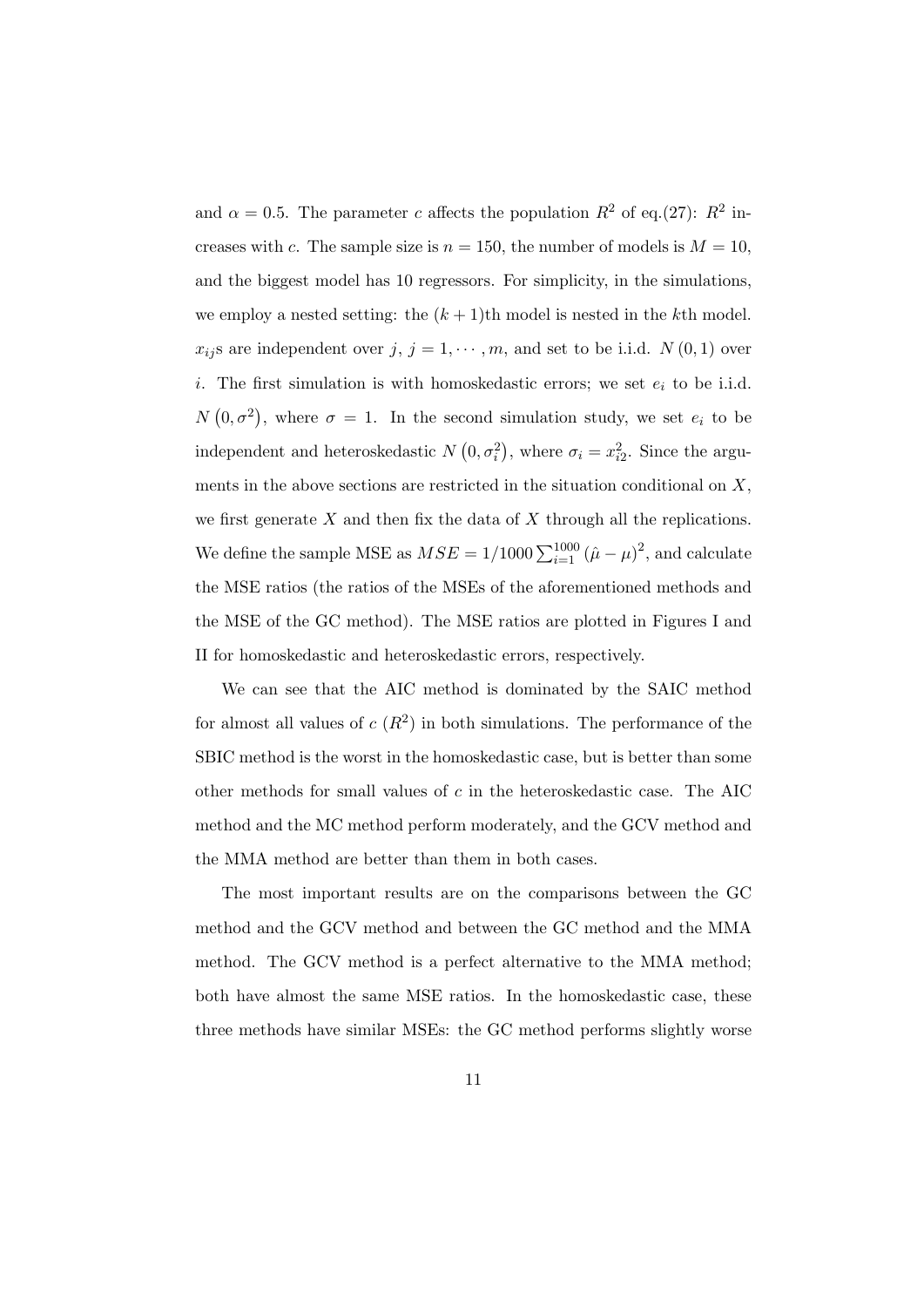than the GCV method and the MMA method when  $c < 0.4$  but slightly better when  $c(R^2)$  is bigger. In the heteroskedastic case, the situation is much different. The GC method performs the best, and is particularly better than the GCV method and the MMA method when *c* is small. From these results, we get that the GC method works well for models with heteroskedastic errors.

#### **4 Conclusion**

We proposed a model averaging method for heteroskedastic models. We argued the optimality of this method, and performed Monte Carlo simulations to investigate its small sample properties. The results of these simulations show that the proposed method works well, particularly for models with heteroskedastic errors.

## **5 Appendix**

**Proof of Theorem 2.** The proof of optimality in Wan, Zhang, and Zou (2010) is an application of Theorem 2 of Whittle (1960). Since Theorem 2 of Whittle (1960) holds even with heteroskedastic errors, when  $\sigma^2 tr P(W)$ is replaced with  $tr\Omega P(W)$  and  $\sigma^2 tr P^2(W)$  is replaced with  $tr\Omega P^2(W)$ , the proof of Theorem 2 is almost the same as the proof of Theorem 1' in Wan, Zhang, and Zou (2010).  $\blacksquare$ 

**Proof of Theorem 3.** We denote the projection matrix of the largest model as  $P^*$ , and the *i*<sup>th</sup> diagonal element of  $P^*$  as  $p_{ii}^*$ . We define  $\overline{P}(W)$ as a diagonal matrix which *i*th diagonal elemnt is  $p_{ii}(W)$ .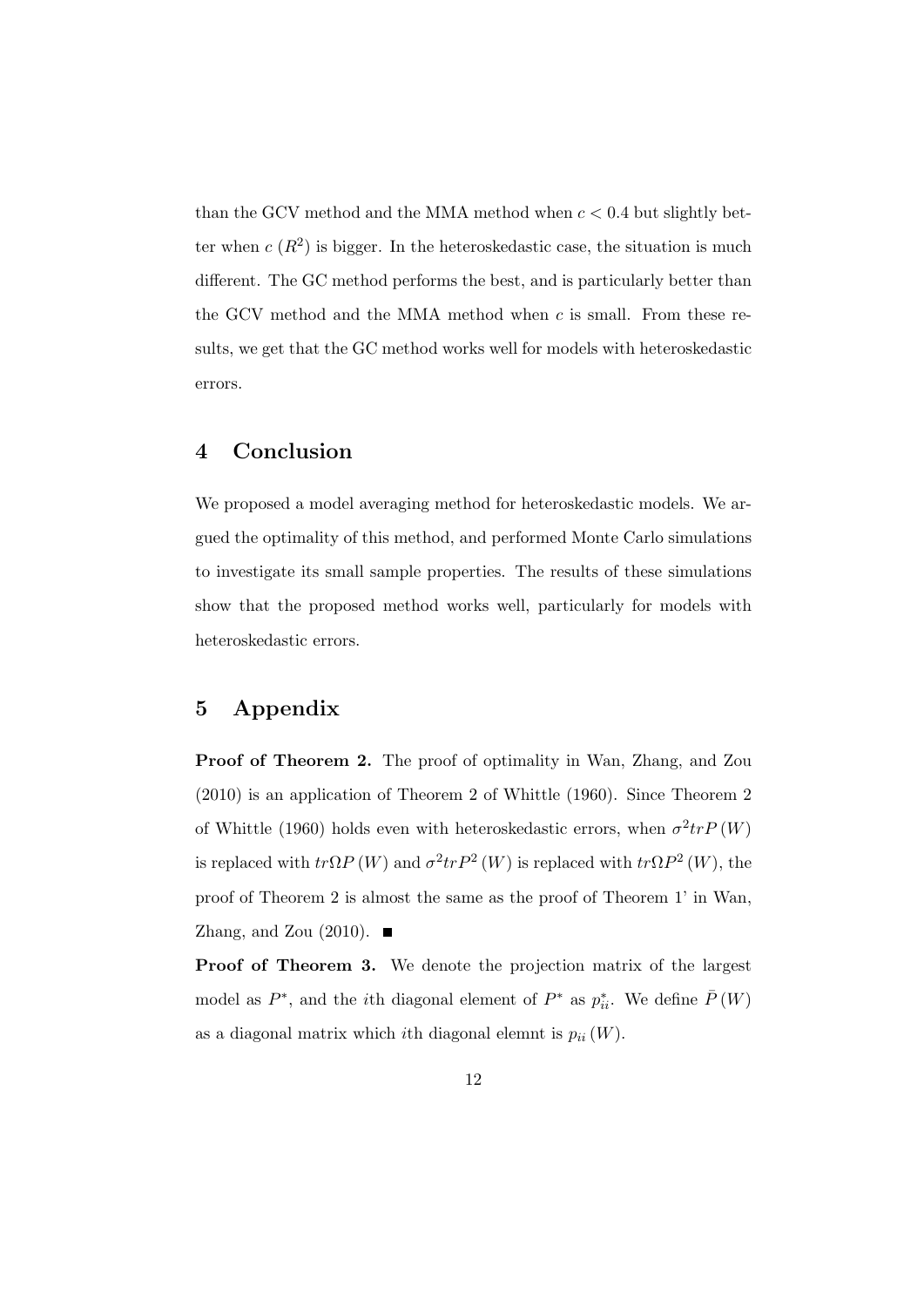Condition (19) implies that  $\tilde{p} = O(n^{-1/2})$  and the number of regressors in the largest model  $k^* = O(n^{1/2})$ ; condition (13) implies that  $\xi_n \to$  $\infty$ . From the properties of an idempotence matrix, we have  $tr\bar{P}^2\left(W_m^0\right)$  ≤  $tr P^2 (W_m^0)$  and  $0 \leq p_{ii}(W) \leq 1$ . We use *C* to denote some constant which could take different values in the following proof.

Since

$$
\widehat{GC} \equiv (Y - \hat{\mu}(W))'(Y - \hat{\mu}(W)) + 2\sum_{i=1}^{n} \hat{e}_i^2 p_{ii}(W)
$$

$$
= GC + 2\left(\sum_{i=1}^{n} \hat{e}_i^2 p_{ii}(W) - tr\left[\Omega P(W)\right]\right), \tag{28}
$$

to prove Theorem 3, we only need to show that

$$
\sup_{W \in \mathcal{H}_n} \left\{ \left| \sum_{i=1}^n \hat{e}_i^2 p_{ii}(W) - tr \left[ \Omega P\left( W \right) \right] \right| \middle/ R_n(W) \right\} \xrightarrow{p} 0. \tag{29}
$$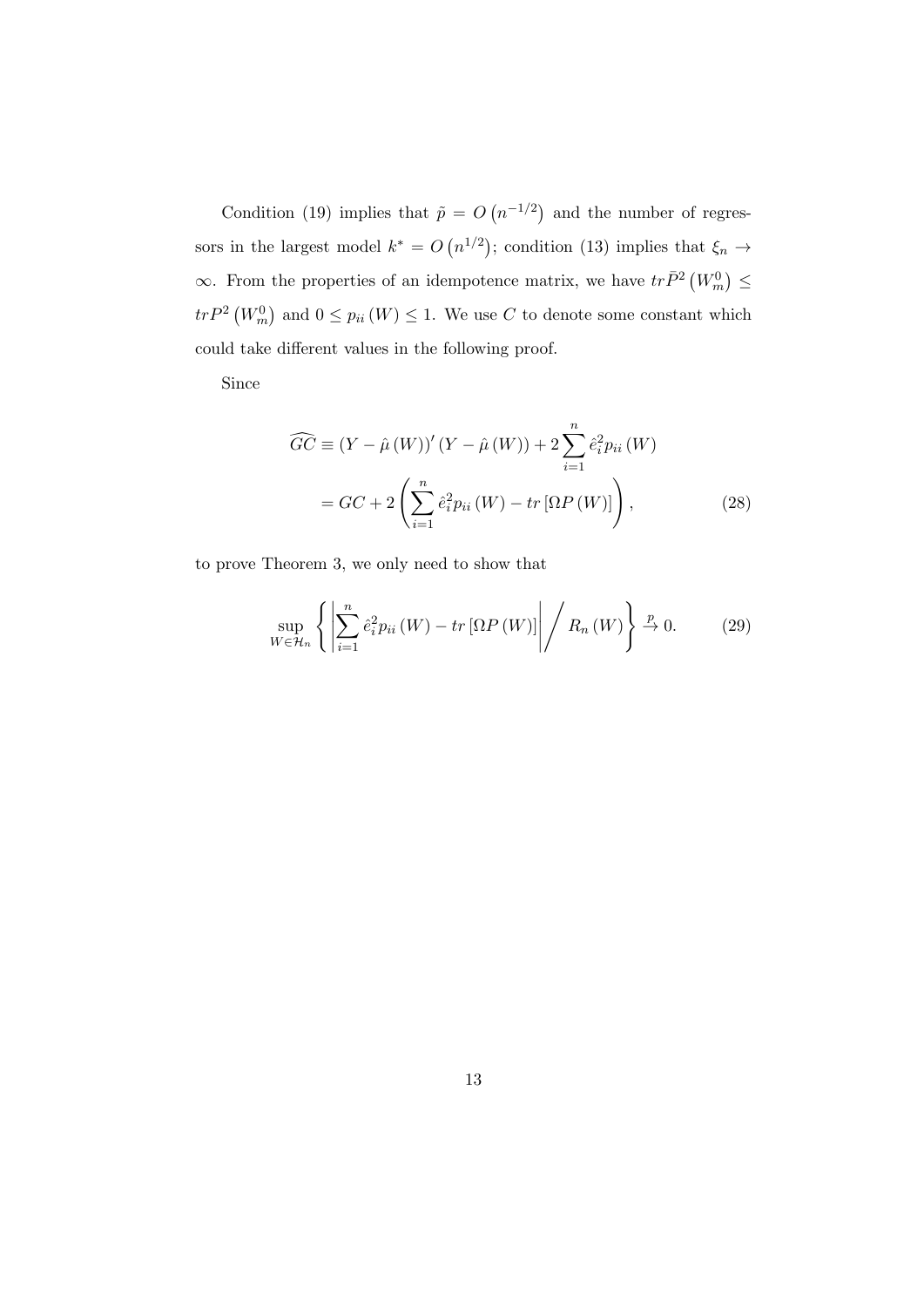It can be easily seen that

$$
\sup_{W \in \mathcal{H}_n} \left\{ \left| \sum_{i=1}^n \hat{e}_i^2 p_{ii}(W) - tr \left[ \Omega P(W) \right] \right| / R_n(W) \right\}
$$
\n
$$
\leq \sup_{W \in \mathcal{H}_n} \left| \hat{e}' \overline{P}(W) \hat{e} - E \left( e' \overline{P}(W) e \right) \right| / \xi_n
$$
\n
$$
\leq \sup_{W \in \mathcal{H}_n} \left\{ \left| \hat{e}' \overline{P}(W) \hat{e} - e' \overline{P}(W) e \right| + \left| e' \overline{P}(W) e - E \left( e' \overline{P}(W) e \right) \right| \right\} / \xi_n
$$
\n
$$
\leq \sup_{W \in \mathcal{H}_n} \left\{ \left| \hat{e}' \overline{P}(W) \hat{e} \right| + \left| e' \overline{P}(W) e \right| + \left| e' \overline{P}(W) e - E \left( e' \overline{P}(W) e \right) \right| \right\} / \xi_n
$$
\n
$$
\leq \tilde{p} \left\{ \hat{e}' \hat{e} + e' e \right\} / \xi_n + \sup_{W \in \mathcal{H}_n} \left| e' \overline{P}(W) e - E \left( e' \overline{P}(W) e \right) \right| / \xi_n
$$
\n
$$
= \tilde{p} \left\{ \left( \mu + e \right)' (I - P^*) \left( \mu + e \right) + e' e \right\} / \xi_n
$$
\n
$$
+ \sup_{W \in \mathcal{H}_n} \left| e' \overline{P}(W) e - E \left( e' \overline{P}(W) e \right) \right| / \xi_n
$$
\n
$$
= \tilde{p} \left\{ \mu'(I - P^*) \mu + 2\mu'(I - P^*) e + e'(I - P^*) e + e' e \right\} / \xi_n
$$
\n
$$
+ \sup_{W \in \mathcal{H}_n} \left| e' \overline{P}(W) e - E \left( e' \overline{P}(W) e \right) \right| / \xi_n
$$
\n
$$
\leq \tilde{p} \left\{ \mu'(I - P^*) \mu + 2|\mu'(I
$$

From conditions (13), (18), (19), and  $R_n(W) \ge \mu'(I - P(W)) \mu$ , we have

$$
\tilde{p}\frac{\mu'(I - P^*)\mu}{\xi_n} \le \left(\tilde{p}^2 \frac{\mu'(I - P^*)\mu}{\xi_n^2}\mu'\mu\right)^{1/2} \le \left(\tilde{p}^2 \frac{R_n(W_0^*)}{\xi_n^2}\mu'\mu\right)^{1/2} \le \sqrt{O(n^{-1}) o(1) O(n)} \to 0,
$$
\n(31)

where  $W_0^*$  is the weight vector giving weight 1 to the largest model.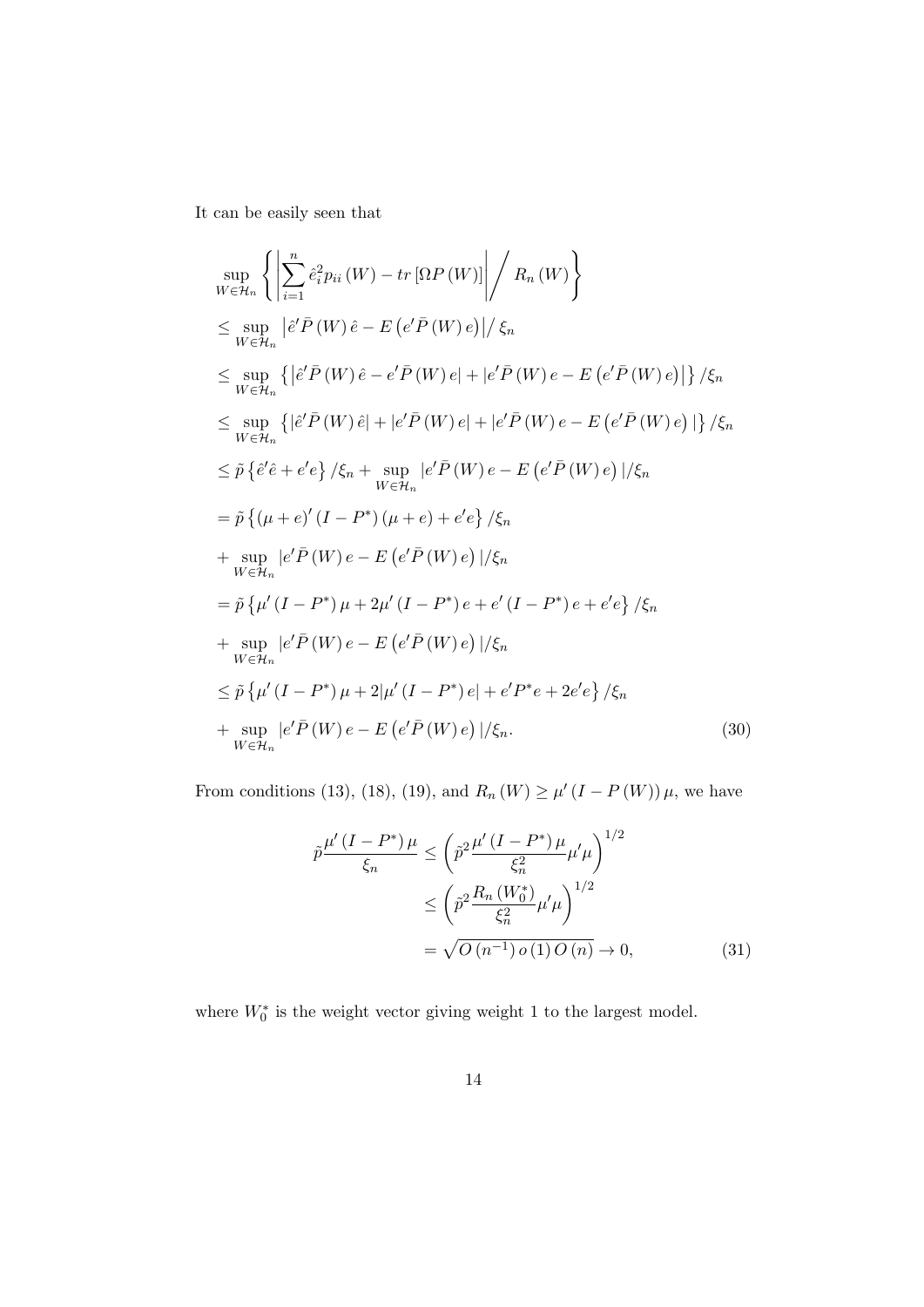Moreover, using similar techniques as in Wan, Zhang, and Zou (2010), i.e., by applying Chebyshev's inequality, Theorem 2 of Whittle (1960) and  $R_n(W) \ge \mu'(I - P(W)) \mu$ , denoting the *i*th element of  $\mu'(I - P^*)$  as  $\eta_i$ , for any  $\delta > 0$ , we have

$$
P\left\{2\tilde{p}\frac{|\mu'(I-P^*)e|}{\xi_n} > \delta\right\}
$$
  
\n
$$
\leq \frac{E(\mu'(I-P^*)e)^2 4\tilde{p}^2}{\xi_n^2 \delta^2}
$$
  
\n
$$
\leq C\left[\sum_{i=1}^n \eta_i^2 \sigma_i^2\right]^{1/2} \frac{\tilde{p}^2}{\xi_n^2 \delta^2}
$$
  
\n
$$
\leq C\frac{\tilde{p}^2}{\xi_n^2 \delta^2} \sup_{1 \leq i \leq n} \sigma_i^2 \mu'(I-P^*) \mu
$$
  
\n
$$
\leq C\frac{\tilde{p}^2}{\xi_n^2 \delta^2} R_n(W_0^*) \to 0,
$$
\n(32)

hence

$$
2\tilde{p}\frac{|\mu'(I - P^*)e|}{\xi_n} \xrightarrow{p} 0. \tag{33}
$$

Moreover according to Lemma 1 of Lai and Wei (1982) and assumptions  $(21)$  and  $(22)$ , we have

$$
\tilde{p} |e'P^*e| / \xi_n
$$
\n
$$
= O\left(n^{-1/2}\right) O\left(\log \lambda_{\max}(n)\right) o\left(1\right) \quad a.s.
$$
\n
$$
= O\left(n^{-1/2}\right) O\left(n^{1/2}\right) o\left(1\right) \quad a.s.
$$
\n(34)

$$
\stackrel{a.s.}{\rightarrow} 0. \tag{35}
$$

Furthermore, using Chebyshev's inequality, Theorem 2 of Whittle (1960),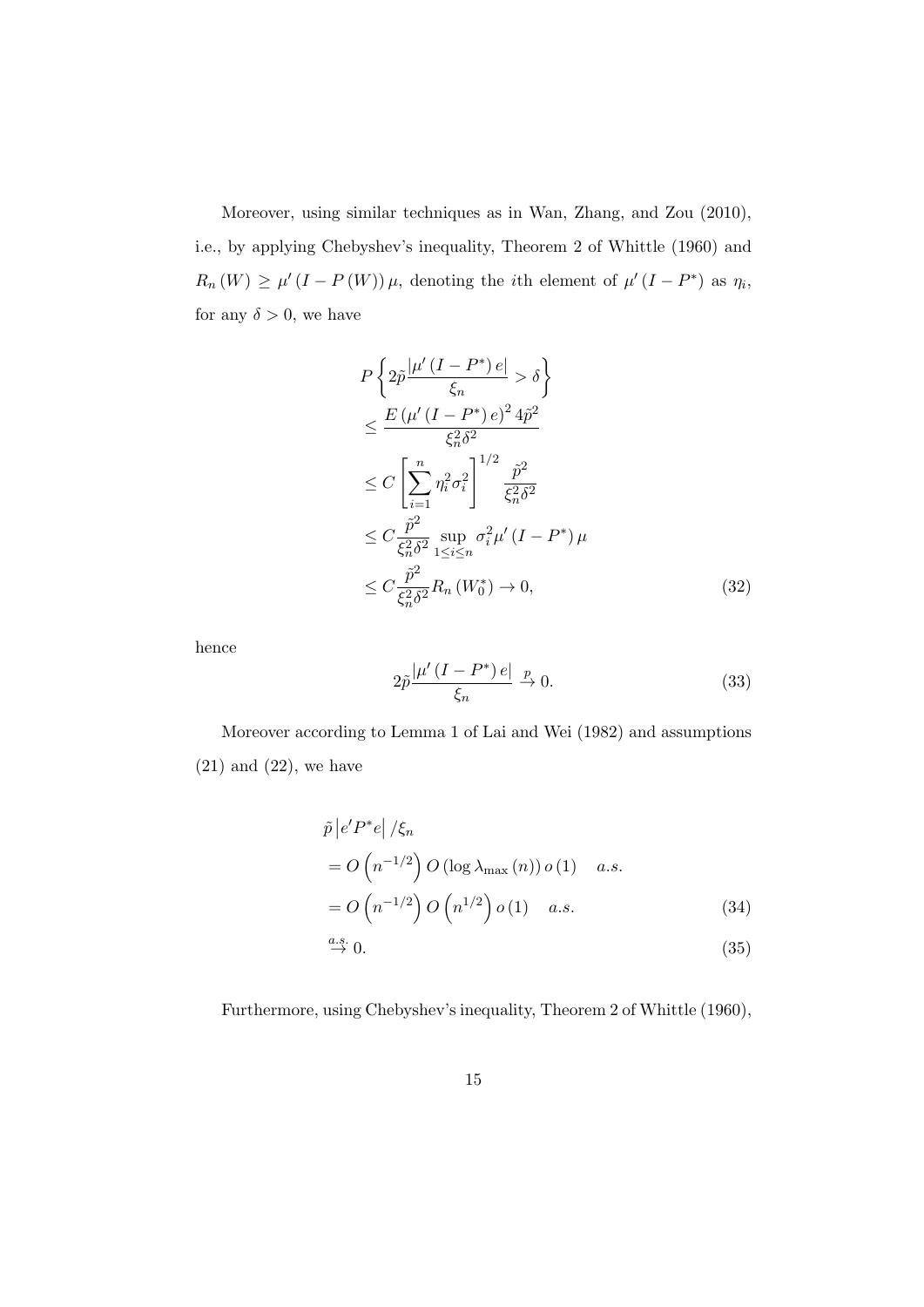and  $C_m$ ,  $m = 1, \dots, M$ , denoting some constant, for any  $\delta > 0$ , we have,

$$
P\left\{\sup_{W\in\mathcal{H}_{n}} |(e'\bar{P}(W)e) - E(e'\bar{P}(W)e)|/\xi_{n} > \delta\right\}
$$
  
\n
$$
\leq \sum_{m=1}^{M} P\left\{|(e'\bar{P}(W_{m}^{0})e) - E(e'\bar{P}(W_{m}^{0})e)| > \delta\xi_{n}\right\}
$$
  
\n
$$
\leq \sum_{m=1}^{M} E\left\{\frac{[(e'\bar{P}(W_{m}^{0})e) - E(e'\bar{P}(W_{m}^{0})e)]^{2G}}{\delta^{2G}\xi_{n}^{2G}}\right\}
$$
  
\n
$$
\leq \delta^{-2G}\xi_{n}^{-2G} \sum_{m=1}^{M} C_{m} \left\{\sum_{i=1}^{n} p_{ii}^{2} (W_{m}^{0}) \left[E(e_{i}^{4G})\right]^{1/G}\right\}^{G}
$$
  
\n
$$
\leq \max_{1\leq m\leq M} (C_{m}) \max_{1\leq i\leq n} \left([E(e_{i}^{4G})]^{1/G}\right) \delta^{-2G}\xi_{n}^{-2G} \sum_{m=1}^{M} \left\{\sum_{i=1}^{n} p_{ii}^{2} (W_{m}^{0})\right\}^{G}
$$
  
\n
$$
= C\delta^{-2G}\xi_{n}^{-2G} \sum_{m=1}^{M} [tr\bar{P}^{2}(W_{m}^{0})]^{G}
$$
  
\n
$$
\leq C\delta^{-2G}\xi_{n}^{-2G} \sum_{m=1}^{M} [trP^{2}(W_{m}^{0})]^{G}
$$
  
\n
$$
= C\delta^{-2G}\xi_{n}^{-2G} \left(\inf_{1\leq i\leq n} \sigma_{i}^{2}\right)^{-G} \sum_{m=1}^{M} \left[tr\left\{\inf_{1\leq i\leq n} \sigma_{i}^{2} I P^{2}(W_{m}^{0})\right\}\right]^{G}
$$
  
\n
$$
\leq C\delta^{-2G}\xi_{n}^{-2G} \left(\inf_{1\leq i\leq n} \sigma_{i}^{2}\right)^{-G} \sum_{m=1}^{M} [tr\left\{\Omega P^{2}(W_{m}^{0})\right\}^{G}
$$
  
\n
$$
\leq C\delta^{-
$$

where *I* is a  $n \times n$  identity matrix. Therefore, we have  $\sup_{W \in \mathcal{H}_n} | (e' \overline{P}(W) e) E(e^{\prime} \overline{P}(W) e)$  |  $\}/\xi_n \stackrel{p}{\rightarrow} 0$ . From the above results and eq.(20) we have eq.(29). The proof of Theorem 3 is complete.  $\blacksquare$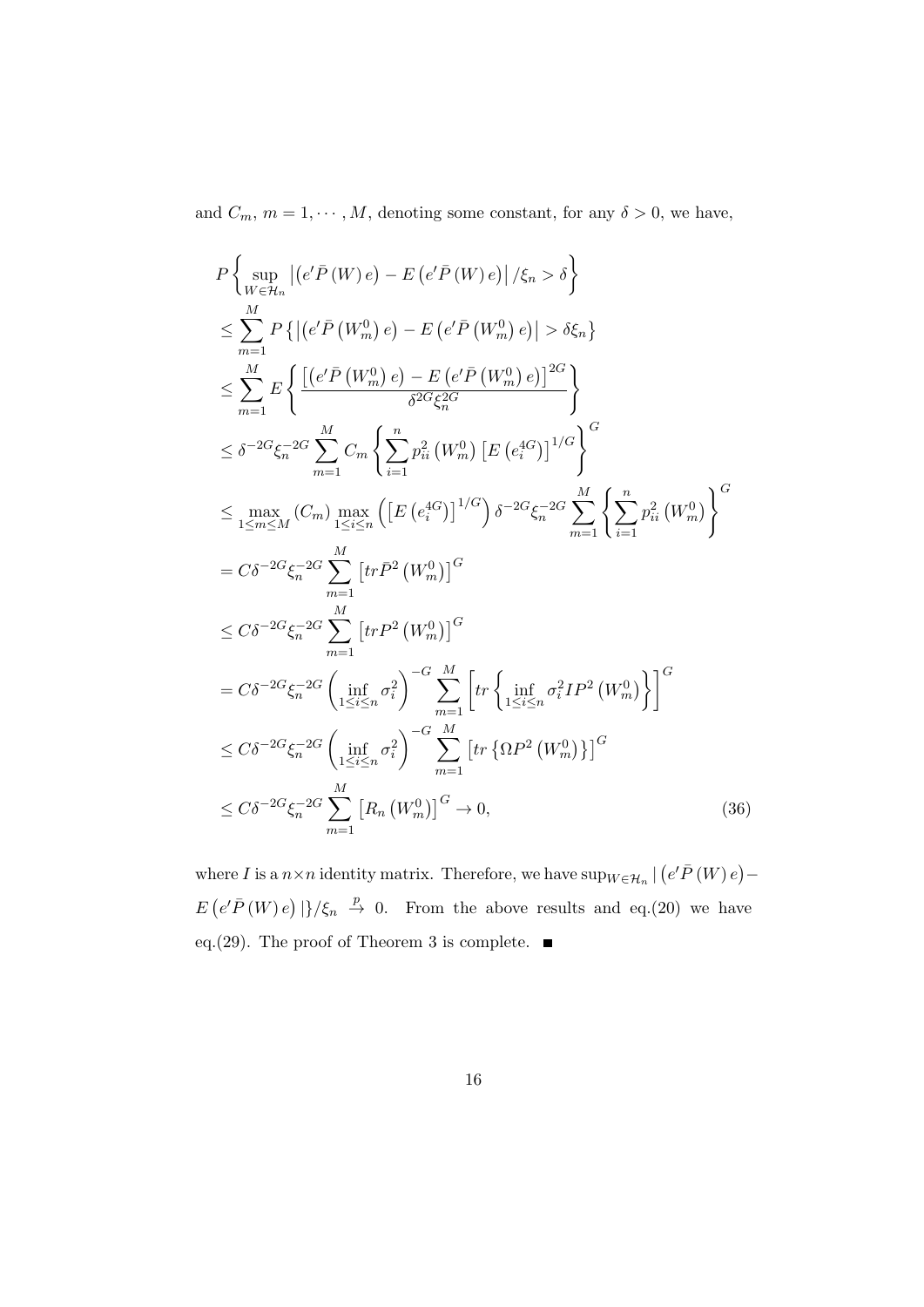### **References**

- Akaike, H. (1973): "Information theory and an extension of the maximum likelihood principle," in *Proc. of the 2nd Int. Symp. on Information Theory*, ed. by P. B. N., and C. F., pp. 267–281.
- ANDREWS, D. W. (1991): "Asymptotic optimality of generalized  $C_L$ , cross-validation, and generalized cross-validation in regression with heteroskedastic errors," *Journal of Econometrics*, 47, 359–377.
- Buckland, S. T., C. Burnham, K. P. Burnham, and N. H. Augustin (1997): "Model selection: an integral part of inference," *Biometrics*, 53, 603–618.
- Clyde, M., and E. I. George (2004): "Model Uncertainty," *Statistical Science*, 19(1), 81–94.
- DRAPER, D. (1995): "Assessment and Propagation of Model Uncertainty," *Journal of the Royal Statistical Society. Series B (Methodological)*, 57(1), 45–97.
- Hansen, B. E. (2007): "Least Squares Model Averaging," *Econometrica*, 75(4), 1175–1189.
- (2009): "Averaging Estimators for Regressions with a Possible Structural Break," *Econometric Theory*, 35(6), 1498–1514.
- (2010): "Averaging Estimators for Autoregressions with a Near Unit Root," *Journal of Econometrics*, 158(1), 142–155.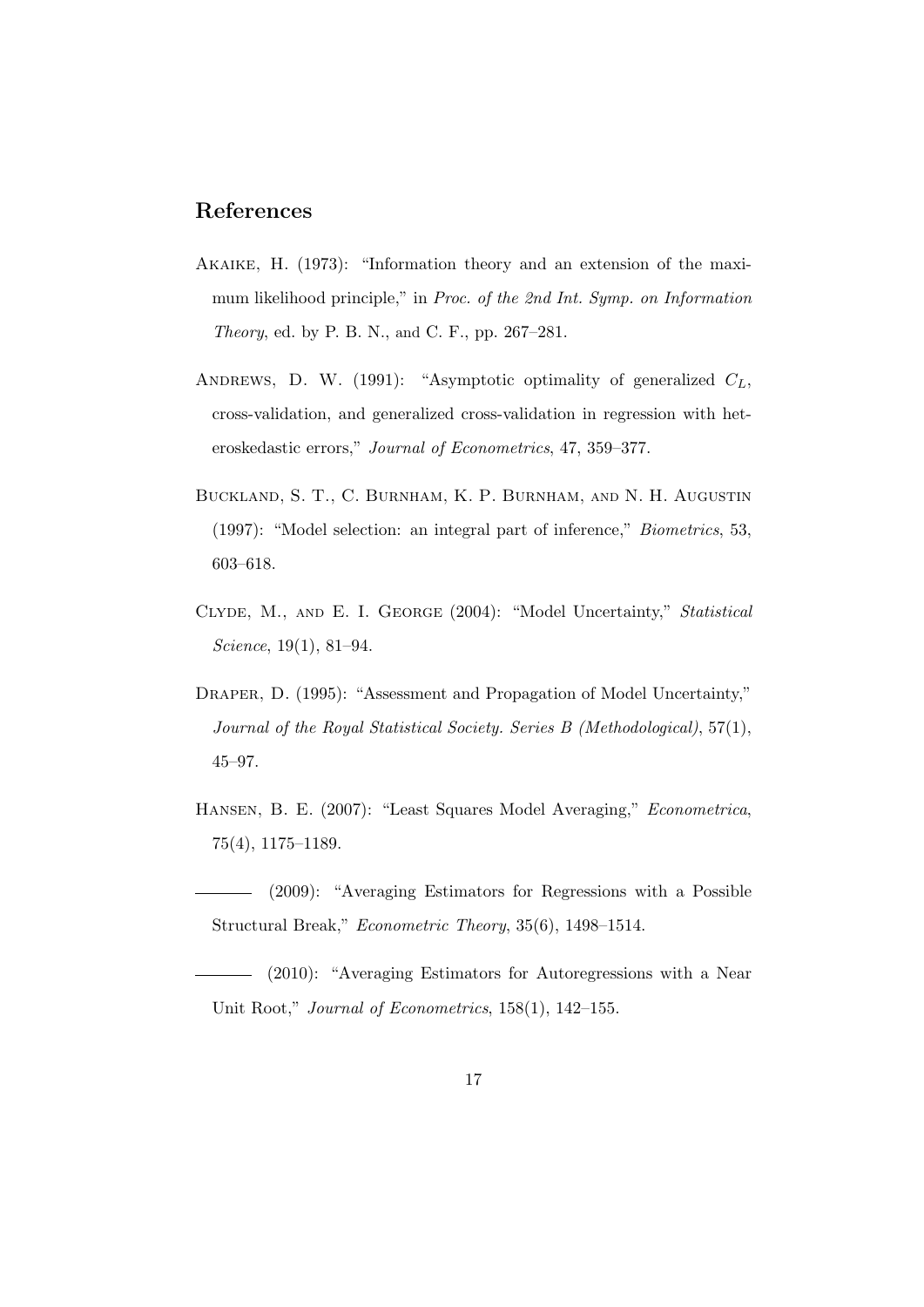- Hansen, B. E., and J. Racine (2010): "Jackknife Model Averaging," *Unpublished Working Paper*.
- HJORT, N., AND G. CLAESKENS (2003): "Frequentist Model Average Estimators," *Journal of the American Statistical Association*, 98, 879–899.
- Hoeting, J. A., D. Madigan, A. E. Raftery, and C. T. Volinsky (1999): "Bayesian model averaging: a tutorial," *Statistical Science*, 14(4), 382–417, with comments by M. Clyde, David Draper and E. I. George, and a rejoinder by the authors.
- Lai, T. L., and C. Z. Wei (1982): "Least Squares Estimates in Stochastic Regression Models with Applications to Identification and Control of Dynamic Systems," *Annals of Statistics*, 10(1), 154–166.
- Li, K.-C. (1987): "Asymptotic Optimality for *Cp*, *CL*, Cross-Validation and Generalized Cross-Validation: Discrete Index Set," *The Annals of Statistics*, 15(3), 958–975.
- Liu, Q. (2010): "Generalized CV and Generalized Cp Model Averaging," *Unpublished Working Paper*.
- Wan, A. T., X. Zhang, and G. Zou (2010): "Least Squares Model Averaging by Mallows Criterion," *Journal of Econometrics*, 156(2), 277–283.
- WHITTLE, P. (1960): "Bounds for the Moments of Linear and Quadratic Forms in Independent Variables," *Theory of probability and its applications*, 5(3), 302–305.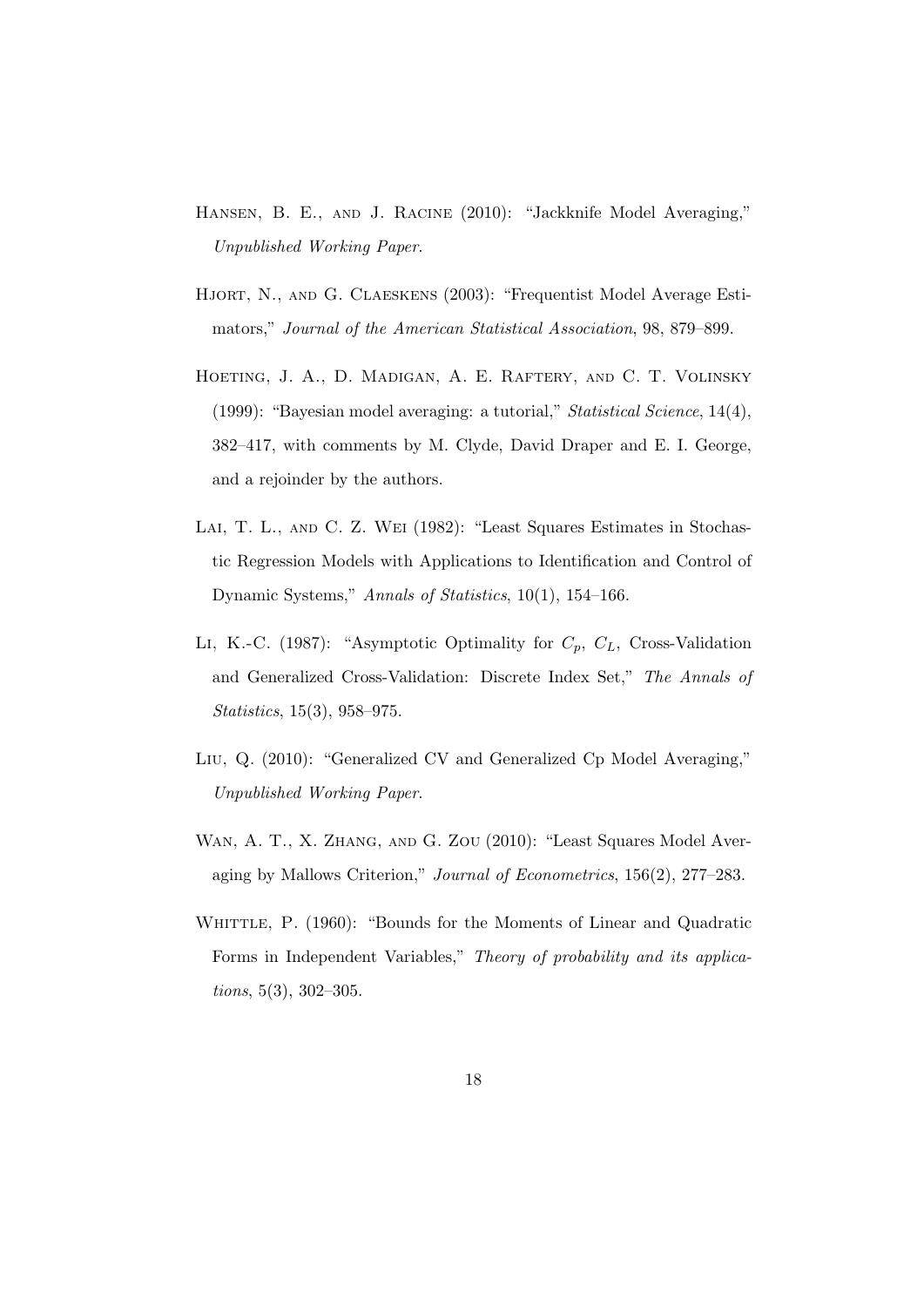

Figure 1. MSE ratios of models with homoskedastic errors.